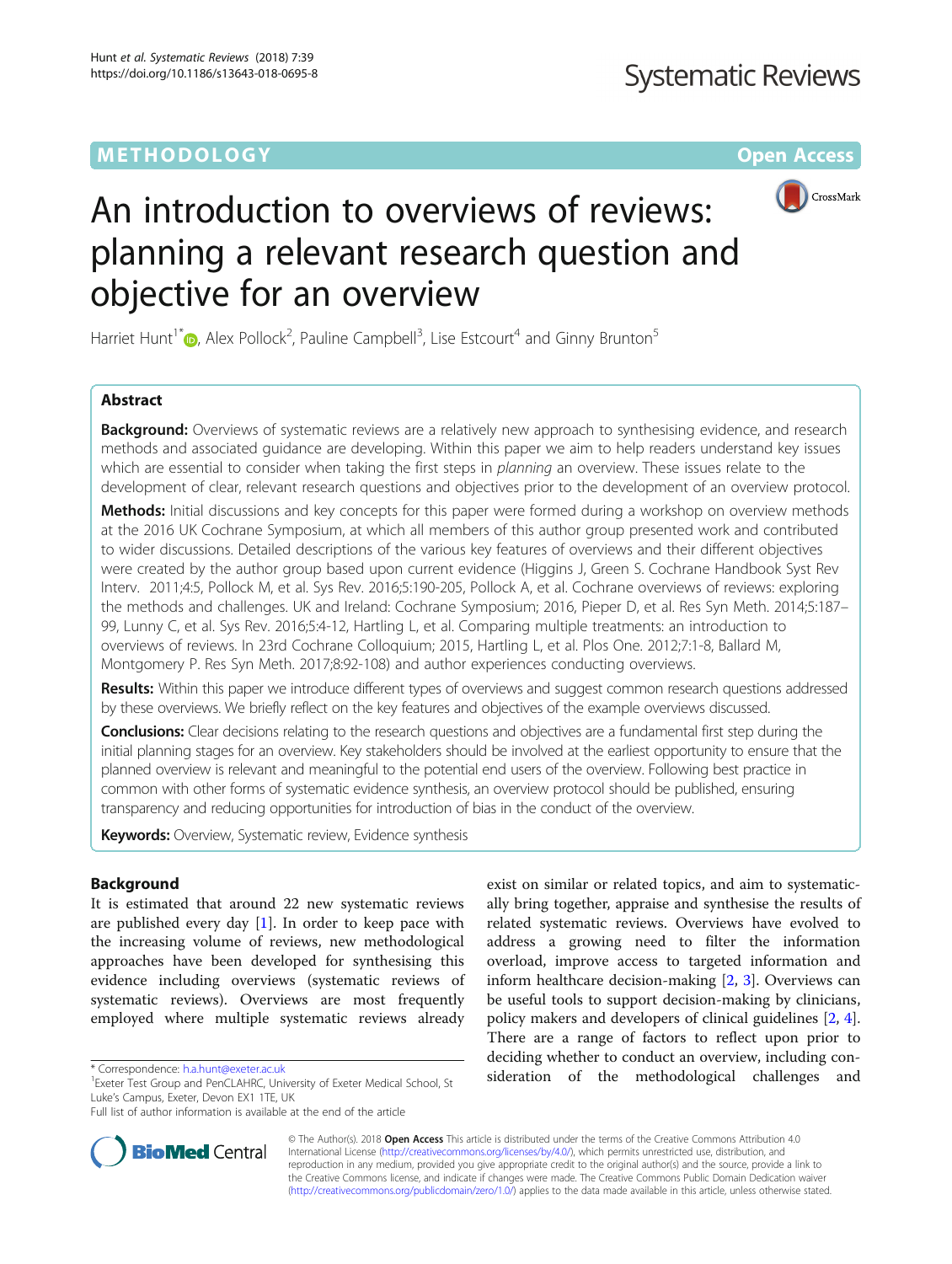uncertainties. These challenges are discussed in depth in our accompanying paper on this topic [[5\]](#page-7-0).

Overviews are known by a variety of different names, all potentially reflecting different aspects and aims of the syntheses. Terms used include: overview; umbrella review; meta-review; (systematic) review of (systematic) reviews; synthesis of systematic reviews; and summary of systematic reviews. The common feature of the methods associated with all of these terms is the fundamental process of synthesising evidence which is derived, often exclusively, from systematic reviews. The systematic review forms the primary 'unit of analysis' and is the basis upon which an overview is built [[6\]](#page-7-0).

The term 'overview of systematic reviews' (often shortened to 'overview') has gained widespread acceptance, and is the term used by Cochrane to describe a review of systematic reviews published in the Cochrane Library [[7\]](#page-7-0). We use the term 'overview' within this paper to describe systematic summaries of systematic review evidence, in line with the most commonly used terminology.

Overviews can play a role in signposting the reader to evidence, summarising existing research or highlighting the absence of evidence [\[7\]](#page-7-0). For this reason, overviews can provide an 'entry point' for policy makers and other consumers by summarising broad issues and current knowledge around a topic, and directing the reader to more detailed, fine-grained material contained in component systematic reviews and primary research  $[8-10]$  $[8-10]$  $[8-10]$  $[8-10]$ .

Likewise, the involvement of stakeholders at an early point in planning and conducting an overview may help in shaping these aims for maximum overview impact [[2,](#page-7-0) [11](#page-7-0), [12](#page-7-0)].

Overviews arguably have a valuable role where evidence relating to a specific topic exists but is conflicting, bringing together reviews in a transparent and systematic way and aiding informed decision making by gathering, appraising and systematically analysing this evidence. While the evidence synthesised within an overview may be used to generate new insights and understanding, it is important to note that overviews are fundamentally a method of bringing together, summarising and enhancing accessibility of existing evidence.

## Methods

Overviews are a relatively new and emerging method of summarising evidence, and consequently universallyaccepted guidance for good practice relating to the conduct of overviews is currently lacking [[5,](#page-7-0) [13](#page-7-0)–[17](#page-7-0)]. During a 2016 UK Cochrane Symposium workshop [[18](#page-7-0)] focused on the methods and challenges associated with overviews, it became apparent that there was a need to clarify, and distinguish between,

different types of overviews and the objectives which these overviews addressed. Within this paper, we therefore describe types of overview and the common research questions and objectives they address. Within a second, linked paper [[5\]](#page-7-0), we build on this description of overview types, objectives and research questions, illustrating this through the use of five exemplar overviews, and exploring the impact and implications of different methodological approaches.

In presenting and discussing common research questions addressed by overviews with different objectives, and relating this to real examples in the second paper [\[5\]](#page-7-0), we aim to help readers understand important issues to consider during the first steps to planning an overview.

## Research questions and objectives addressed by overviews

In common with all research, overviews are carried out to address a clearly-stated research question. When planning an overview, determining the nature of the initial research question, and identifying who is asking the question, will dictate the scope of the overview objective(s). The objectives of an overview may include summarising existing evidence on a range of different topics, including: interventions; diagnostic accuracy of medical tests or procedures; prognosis or risk prediction; health equity [\[19\]](#page-7-0); or more qualitative aspects associated with any of the above, such as patient preference or device acceptability. In addition to summarising the results of multiple systematic reviews on related topics, overviews may also be used to investigate different aspects of questions already tackled by existing systematic reviews, such as variations in population, condition or intervention [[10](#page-7-0)–[12](#page-7-0)]. One example of this latter approach is provided in an overview which aimed to synthesise current evidence of the relationship between sedentary behaviour and health outcomes [\[20\]](#page-7-0), reporting variation in results across populations and condition studied.

The principles which guide development of focussed clinical questions for systematic reviews remain valid for the development of research questions for overviews. Clearly defining the target population and setting, context, intervention, index test or phenomenon of interest, comparator or reference standard and outcome or treatment decisions are all essential parts of any overview protocol. The research question and overall overview objective will dictate the 'type' of overview that is required. This may be an overview of specific types of systematic review, or of systematic reviews which contain specific types of primary research study.

These defining elements of research questions and objectives are illustrated in Table [1](#page-2-0), and we consider the objectives of each overview type in more detail below.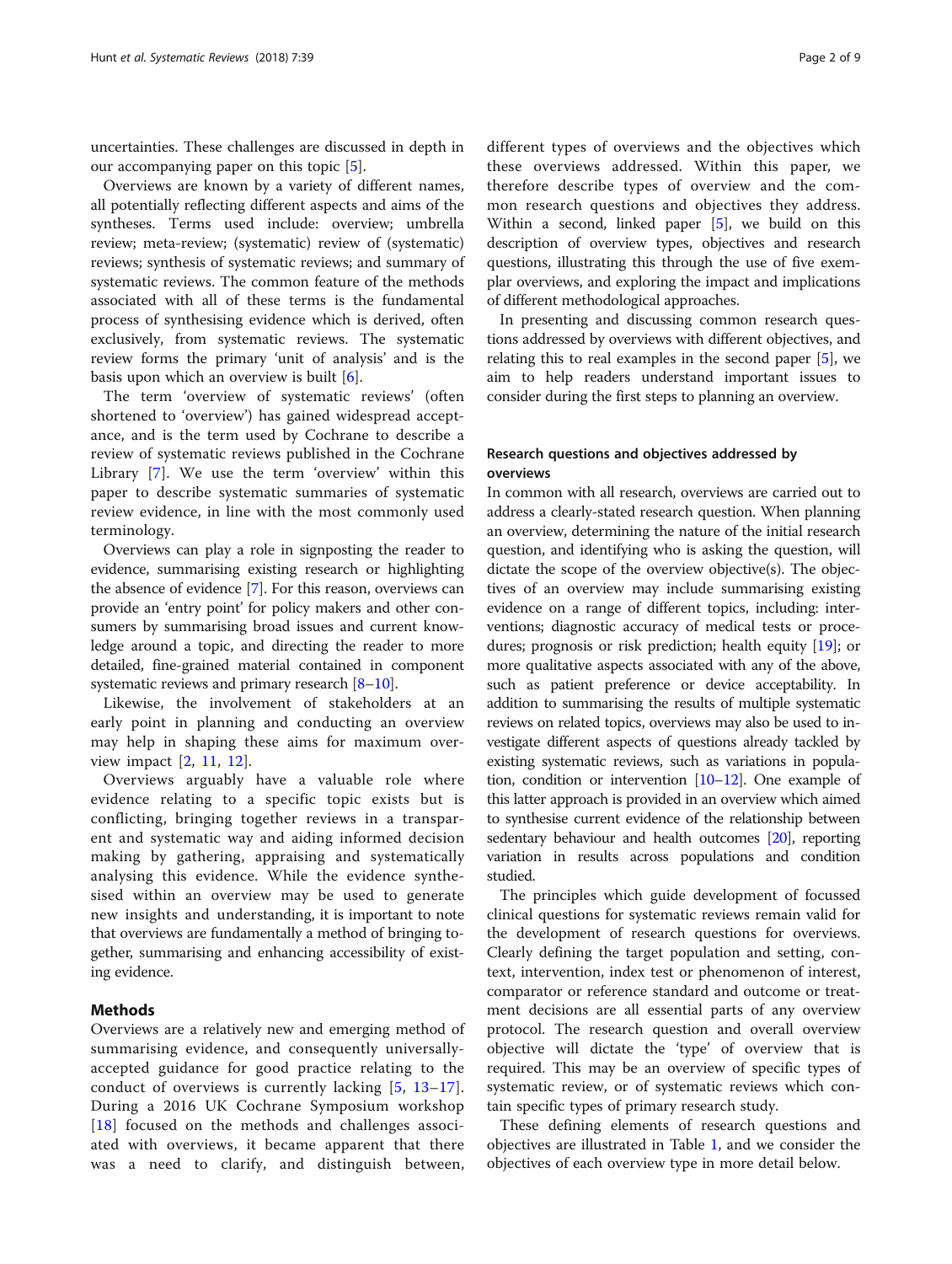<span id="page-2-0"></span>

|                                            |                                                                                                                                                                                                                   | <b>CONSIDERATION CONSIDERATION CONSIDERATION CONSIDERATION CONSIDERATION CONSIDERATION CONSIDERATION CONSIDERATION</b>                                                                                     |                                                                                                        |                                                                                                                                               |                                                                                                                                |
|--------------------------------------------|-------------------------------------------------------------------------------------------------------------------------------------------------------------------------------------------------------------------|------------------------------------------------------------------------------------------------------------------------------------------------------------------------------------------------------------|--------------------------------------------------------------------------------------------------------|-----------------------------------------------------------------------------------------------------------------------------------------------|--------------------------------------------------------------------------------------------------------------------------------|
| Focus of question                          | Question about the effect of<br>intervention(s)                                                                                                                                                                   | Question about diagnostic test accuracy                                                                                                                                                                    | Question about prognosis/<br>prevelence                                                                | Questions about disease<br>aetiology or risk factors                                                                                          | Question about qualitative<br>views or experiences                                                                             |
| Population                                 |                                                                                                                                                                                                                   | Is the focus on one discrete population, or bringing together evedence from different populations?                                                                                                         |                                                                                                        |                                                                                                                                               |                                                                                                                                |
| phenomenon<br>Intervention/<br>of interest | Is the focus on one specific<br>intervention or a range of<br>different possible<br>interventions?                                                                                                                | Is the focus on one single<br>medical test or a range of<br>different medical tests?                                                                                                                       | factors or risk prediction<br>Is the focus on overall<br>prognosis, prognostic<br>(prognostic models)? | risk factors on single/multiple<br>between disease indices and<br>risk factors, or the impact of<br>Is the focus on associations<br>outcomes? | of a particular group of people?<br>such as views or experiences<br>aspects of an intervention,<br>Is the focus on qualitative |
| Outcome                                    | Is the focus on one specific outcome                                                                                                                                                                              | (including adverse events) or a range of different outcomes?                                                                                                                                               |                                                                                                        |                                                                                                                                               |                                                                                                                                |
| Context/setting                            | Describe the context of setting<br>of interest                                                                                                                                                                    |                                                                                                                                                                                                            |                                                                                                        |                                                                                                                                               |                                                                                                                                |
| Type of review                             | Review of intervention<br>studies<br>Review of<br><b>RCTs</b>                                                                                                                                                     | Reviews of diagnostic test<br>accuracy studies                                                                                                                                                             | Review of prognosis/<br>prevalence                                                                     | Reviews of associated risk<br>factors                                                                                                         | Review of qualitative studies                                                                                                  |
| Type of overview                           | Overview of intervention<br>reviews                                                                                                                                                                               | Overview of diagnostic test<br>accuracy reviews                                                                                                                                                            | Overview of reviews of<br>prognostic studies                                                           | Overview of reviews of risk<br>factors                                                                                                        | Overview of qualitative reviews                                                                                                |
| Overview objective                         | To summarise evidence from<br>more than one systematic<br>interventions for the same<br>condition or problem; OR<br>eview of different                                                                            | To summarise evidence from<br>accuracy assessing the same<br>same condition of problem;<br>medical test to address the<br>more than one systematic<br>review of diagnostic test<br>$\infty$                | To summarise evidence<br>prevalence from more<br>than one systematic<br>about prognosis/<br>reviews.   | aligned to predictive values.<br>To summarise systematic<br>review evidence about<br>risk factors not directly                                | To summarise systematic<br>review evidence relating<br>to qualitative views or<br>experiences.                                 |
|                                            | for the same condition of problem<br>addressed in different systematic<br>review of the same intervention<br>To summarise evidence from<br>where different outcomes are<br>more than one systematic<br>eviews; OR | To summarise evidence from<br>medical tests to address the<br>accuracy assessing different<br>same condition or problem.<br>more than one systematic<br>review of diagnostic test                          |                                                                                                        |                                                                                                                                               |                                                                                                                                |
|                                            | for different conditions, problems<br>review of the same intervention<br>To summarise evidence from<br>more than one systematic<br>or populations; OR                                                             |                                                                                                                                                                                                            |                                                                                                        |                                                                                                                                               |                                                                                                                                |
|                                            | adverse effects of an intervention<br>review of use of the intervention<br>from more than one systematic<br>To summarise evidence about<br>for one or more conditions.                                            |                                                                                                                                                                                                            |                                                                                                        |                                                                                                                                               |                                                                                                                                |
|                                            |                                                                                                                                                                                                                   | Adapted from Becker LA, Oxman AD, Chapter 22: Overviews of reviews, In: Higgins, PT. Green S (editors). Cochrane Handbook for Systematic Reviews of Interventions. Version 5.1.0 (updated March 2011). The |                                                                                                        |                                                                                                                                               |                                                                                                                                |

and defining the type and objective of an overview Table 1 Forming an overview question and defining the type and objective of an overview action  $\overline{z}$ nverview Table 1 Forming an

Adapted from Becker LA, Oxman AD. Chapter 22: Overviews of reviews. In: Higgins JPT, Green S (editors). Cochrane Handbook for Systematic Reviews of Interventions. Version 5.1.0 [updated March 2011]. The<br>Cochrane Collaborat Cochrane Collaboration, 2011. Available from <http://training.cochrane.org/handbook> and Deeks JJ, Bossuyt PM, Gatsonis C (editors), Cochrane Handbook for Systematic Reviews of Diagnostic Test Accuracy Version 0.9. Adapted from Becker LA, Oxman AD. Chapter 22: Overviews of reviews. In: Higgins JPT, Green S (editors). Cochrane Handbook for Systematic Reviews of Interventions. Version 5.1.0 [updated March 2011]. The The Cochrane Collaboration, 2013. Available from: <http://methods.cochrane.org/sdt/handbook-dta-reviews>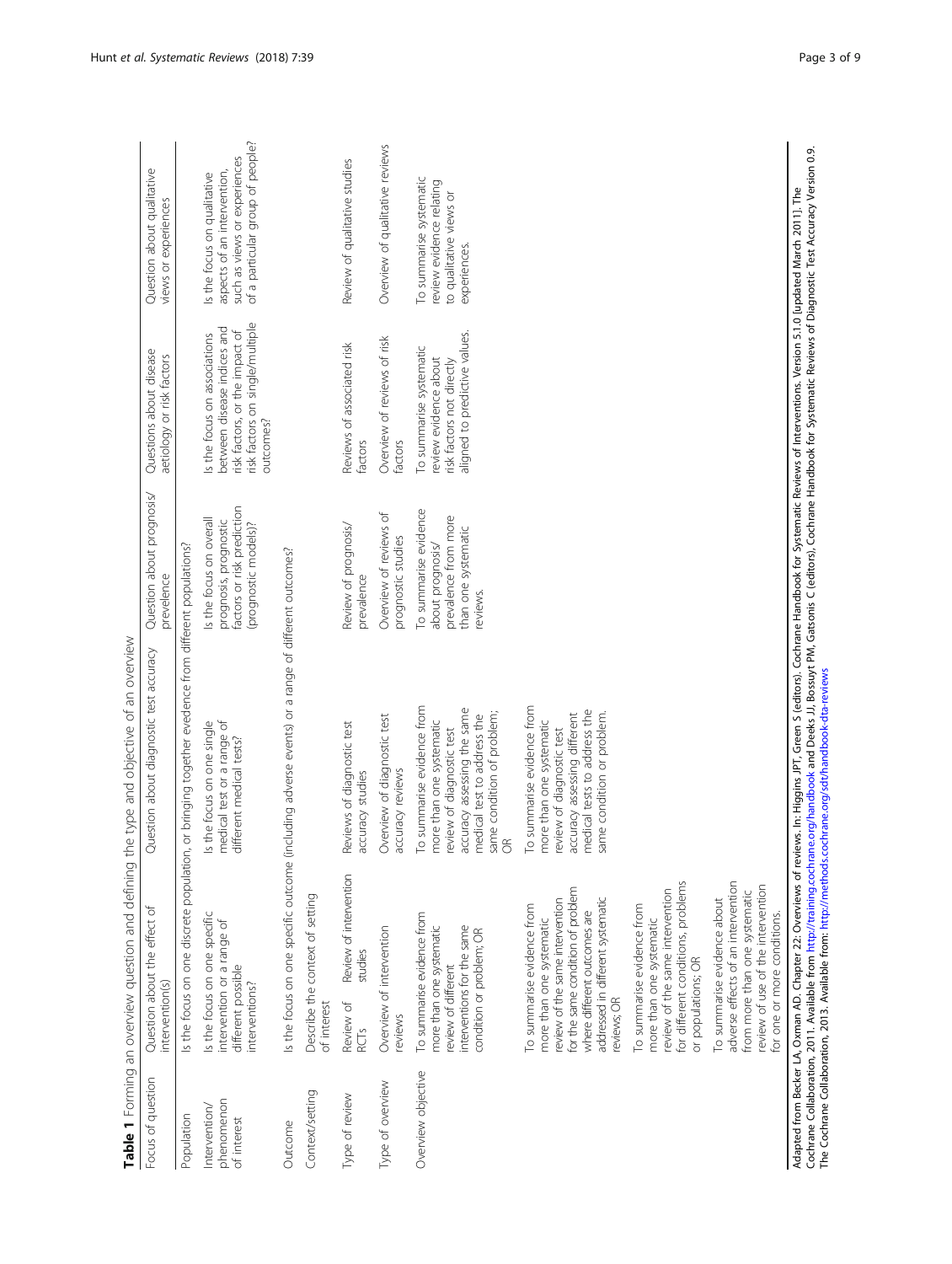#### Overviews of intervention reviews

Overviews of intervention reviews should be considered when the research question relates to the effectiveness of one or more intervention. Common objectives for overviews of intervention reviews are detailed below.

## To summarise evidence from more than one systematic review of different interventions for the same condition or problem

This is the primary purpose of Cochrane Overviews of Interventions, and a number of overviews of interventions have been employed to tackle this objective [\[21](#page-7-0)–[23\]](#page-7-0).

For example, one overview has brought together all systematic reviews of interventions to improve arm function in people with stroke [[22](#page-7-0)], whilst another overview has summarised systematic reviews of conservative interventions for the treatment of incontinence in women [[21\]](#page-7-0). One example of a mixed methods overview assessed all workplace health promotion interventions using healthcare or wellbeing outcomes from systematic reviews of effectiveness, combining these with syntheses of identified policy documents and research on stakeholders' perspectives of workplace intervention programmes [\[23\]](#page-7-0).

## To summarise evidence from more than one systematic review of the same intervention for the same condition or problem where different outcomes are addressed in different systematic reviews

Overviews of interventions can be used to summarise evidence assessing different outcomes for the same condition. Generally, systematic reviews should include all outcomes that are important to people making decisions about and influenced by an intervention. This includes the involvement of stakeholders in order to reflect aspects important to people receiving an intervention [[24\]](#page-7-0), and should be incorporated at the study, review and overview levels. Not all systematic reviews, however, focus on a single condition or outcome. For example, one overview has brought together all systematic reviews of the use of red cell transfusion to prevent or treat common complications in people with sickle cell disease, such as painful crises, stroke and acute chest syndrome [[25\]](#page-7-0). This overview assessed the prevention of these complications during high-risk situations such as surgery, pregnancy or a sub-population identified as at high risk of a particular complication, such as abnormal transcranial Doppler and risk of stroke in children. Another overview summarised the safety of long-acting beta agonists (regular formoterol or salmeterol) in children with asthma with outcomes including all-cause mortality, non-fatal serious adverse events, asthmarelated deaths and asthma-related non-fatal serious events [[26](#page-7-0)]. This overview was prompted by concerns

raised by two large surveillance studies in adults with asthma [[27,](#page-7-0) [28](#page-7-0)] that found an increased risk of asthmarelated mortality in those who took regular salmeterol and the weaker evidence base for the effectiveness of long-acting beta agonists in children.

## To summarise evidence from more than one systematic review of the same intervention for different conditions, problems or populations

The same or similar interventions are often used for different conditions or different studies and reviews may focus on different populations. This type of evidence may be of interest where more than one patient population is being addressed, as generalisability of the effect may be more extensive. One recent example is of an overview of reviews of cognitive rehabilitation for different cognitive problems in people with stroke [\[29\]](#page-7-0).

## To summarise evidence about adverse effects of an intervention from more than one systematic review of use of the intervention for one or more conditions

Systematic reviews often report information on adverse effects, but few reviews are conducted with the main aim to report rates of these events. This may well change following the recent publication of the PRISMA harms checklist [[30](#page-7-0)]. Due to the rarity of many adverse events, randomised controlled trials rarely contain sufficient data to give an accurate indication of prevalence [[31](#page-7-0), [32\]](#page-7-0). It would therefore be inappropriate to rely on systematic reviews based solely on trial data to profile adverse events of a specific intervention, except in the rare situations where the recording of adverse effects data is the primary aim of the trial [[33](#page-7-0)]. It may be appropriate to include data not previously included in a systematic review such as when conducting a Health Technology Assessment (HTA) report, developing a clinical practice guideline or developing resources such as BMJ Clinical Evidence. One overview summarising evidence on adverse effects of herbal medicines across all conditions takes this broader approach to systematic review evidence and provides an example of methodological challenges encountered [[34](#page-7-0)].

#### Overviews of diagnostic test accuracy reviews

Overviews of diagnostic test accuracy reviews should be considered when the research question relates to the accuracy of one or more diagnostic test. Common objectives for overviews of diagnostic test accuracy reviews are addressed below.

To summarise evidence from more than one systematic review of diagnostic test accuracy assessing the same medical test to address the same condition or problem The purpose of diagnostic test accuracy overviews is to form a summary of systematic review evidence in order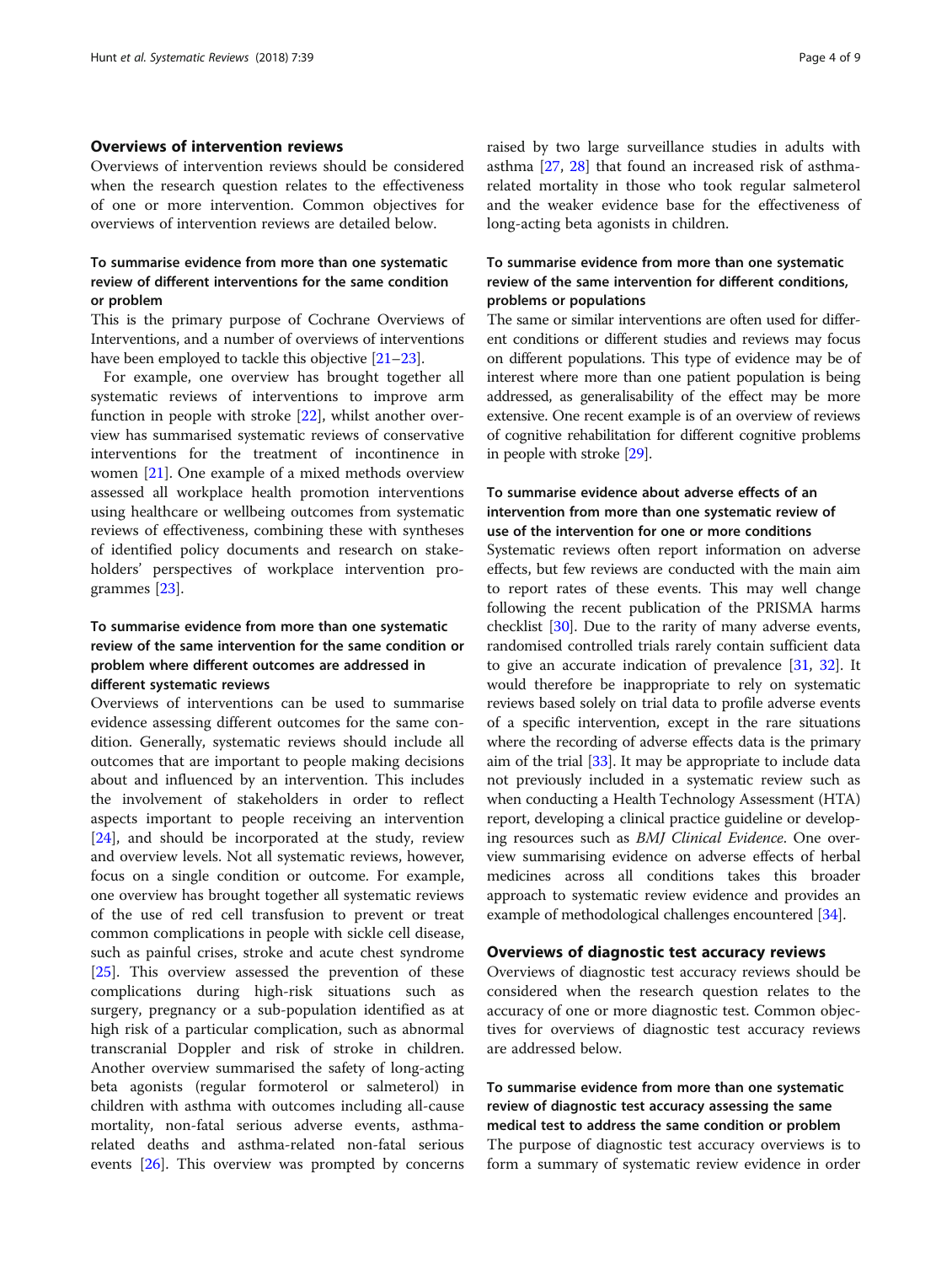to address a specific research question, where the unit of interest is systematic reviews of diagnostic test accuracy. These systematic reviews are designed to assess existing evidence of the diagnostic accuracy of a test or device using standard measures of accuracy (sensitivity and specificity) rather than measures of effectiveness as with reviews of interventions. Systematic reviews of diagnostic test accuracy commonly encounter greater heterogeneity than intervention reviews, due to variation in study populations, in the testing environment and context, or in procedures used to conduct the tests involved [[35\]](#page-7-0). Overviews of diagnostic test accuracy which aim to assess the accuracy of a single medical test generally have more potential for identifying sources of heterogeneity than overviews which address a number of additional variables such as multiple tests or devices [[35\]](#page-7-0). An example in which this approach has been taken is the overview of systematic review evidence of the diagnostic accuracy of endoscopic ultrasonography (EUS) for the preoperative loco-regional staging of primary gastric cancer [\[36\]](#page-7-0). The authors reported that substantial heterogeneity may have influenced the applicability of clinical usefulness for endoscopic ultrasonography for pre-operative loco-staging of primary gastric cancer [\[36](#page-7-0)]. By undertaking an overview, the authors were able to identify the need for greater understanding of the sources of heterogeneity before recommendations could be made about the clinical usefulness of EUS. Overview authors were also able to make more nuanced practice recommendations on test performance, and this ability to pinpoint specific areas for further research as well as issue practice guidance demonstrates a potential benefit of overviews.

## To summarise evidence from more than one systematic review of diagnostic test accuracy assessing different medical tests to address the same condition or problem

Overviews assessing the diagnostic test accuracy of different medical tests addressing the same condition are similar in terms of scope and objectives to the overviews described in the previous section, with the key difference that a number of different medical tests are being assessed within included systematic reviews. For example, a recently-conducted overview summarising the diagnostic test accuracy of brief cognitive assessments for identifying dementia in a primary care population [[37\]](#page-7-0) included evidence from a range of systematic reviews of diagnostic test accuracy of a number of different brief cognitive assessments. This enabled conclusions to be drawn about the accuracy of specific tests within the primary care population, and signposted a gap in current evidence for direct comparisons of the diagnostic accuracy of individual tests for identifying dementia in primary care. Again, these broader

recommendations were made possible through the wider synthesis of existing evidence than had previously been conducted in this specific setting.

## Overviews of reviews of prognosis/prevalence

Overviews of reviews of prognosis/prevalence should be considered when the objective is to summarise evidence about prognosis/prevalence from more than one systematic review. The implementation of overview methodology in this field is relatively recent, but there are a growing number of systematic reviews specifically investigating the predictive value of tests and devices, prognostic information and/or prognostic models. These address questions such as 'what is the most likely course of this health condition?' 'What factors are associated with outcome?' and 'are there risk groups likely to have different outcomes?' [\[38\]](#page-7-0). One example of such an overview evaluated the prognostic evidence alongside evidence on treatment, harms, diagnosis, classification and outcomes used for managing neck pain [[39\]](#page-8-0).

## Overviews of reviews of risk factors

These overviews incorporate disease aetiology or risk factors when the risks of interest may not directly relate to prognostic variables or risk prediction models. When planning to conduct an overview of systematic review evidence in order to explore the effect of putative risk factors on a range of variables, factors to consider include whether the primary interest in conducting the overview is to explore associations between markers of a disease and known risk factors, or whether the main focus is the impact of those risk factors on single or multiple outcomes. An example overview addressing the latter purpose is an overview which aimed to evaluate the strength and validity of the evidence for the association between adiposity and risk of developing or dying from cancer  $[40]$  $[40]$ . The authors of this work found strong evidence of an association between obesity and 11 of the 36 studied cancer sites and subtypes. The cancers for which there was strong evidence of an association with obesity were mainly cancers of digestive organs and female hormone-related malignancies. The authors of the overview concluded that whilst other associations could be genuine, substantial uncertainty remains for the other cancers studied.

## Overviews of qualitative reviews

Overviews of reviews of qualitative reviews should be considered when the objective is to summarise systematic review evidence relating to qualitative views or experiences. There is clear guidance available on the good conduct of an overview of qualitative syntheses [\[6](#page-7-0)], with commonalities across all types of overviews. Common features include employing an a priori peer-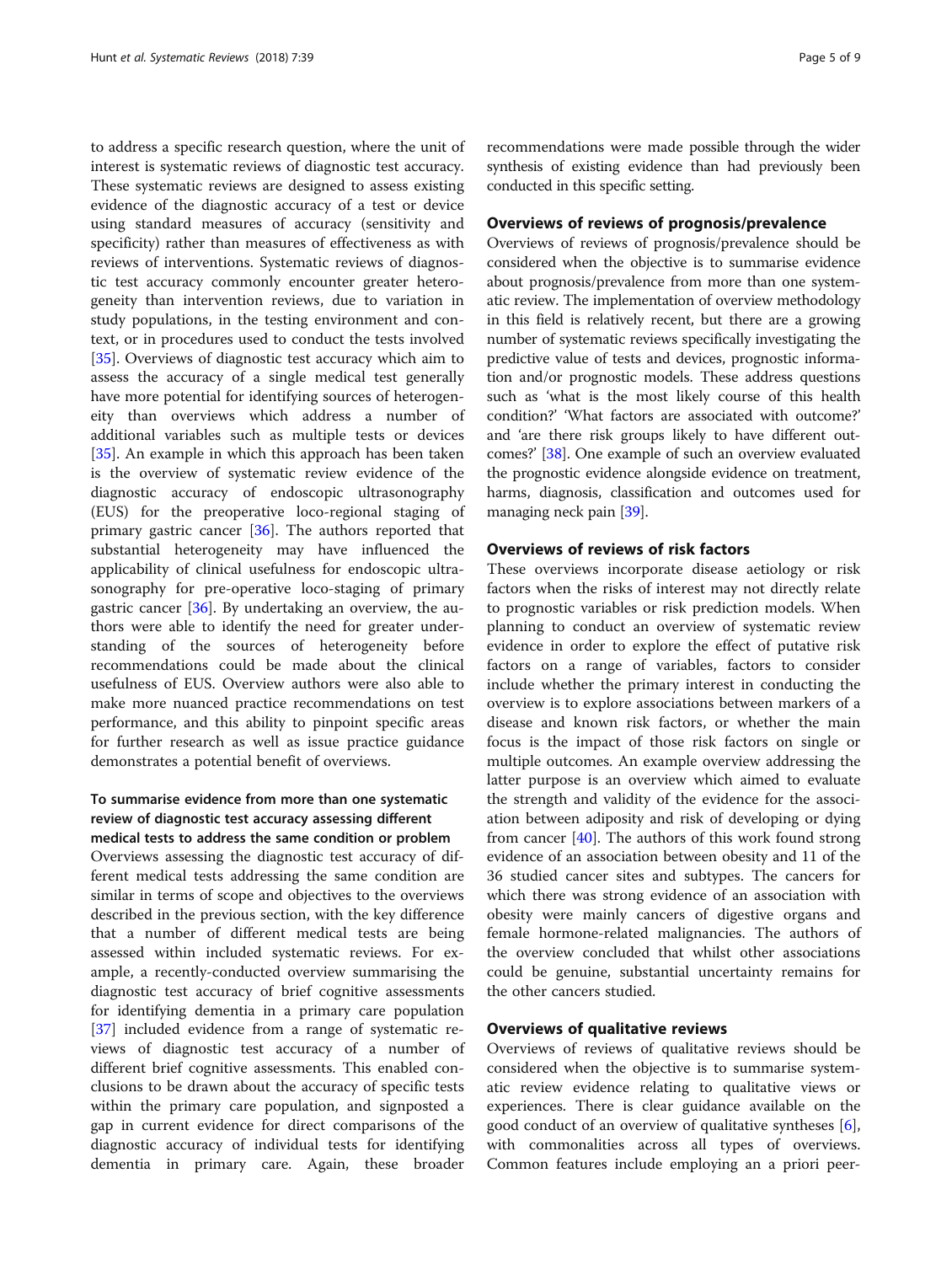reviewed protocol formed around a clearly pre-specified research question with detailed inclusion and exclusion criteria, search strategies and methods for data extraction and appraisal, followed by clear and replicable methods for synthesis and summary of included data [\[6](#page-7-0)]. An example overview using qualitative data as well as quantitative information is provided by an overview exploring improving quality of care for persons with diabetes looking at a broad range of interventions, including patient education and support, telemedicine, organisational changes and outcomes relating to the process of care [[10\]](#page-7-0). In combining these approaches, overview authors had potential to synthesise data on patient experiences of quality of care alongside quantitative evaluation of effectiveness, which could result in a richer set of evidence for informing practice and policy.

Whilst many overviews tacitly assess quantitative outcomes reported in systematic reviews [\[6](#page-7-0)], often the nature of overviews results in narrative synthesis which can draw on either quantitative or qualitative data within included systematic reviews. In this sense, many overviews include elements of qualitative data identified within the source systematic reviews.

#### Results and Discussion

There are many similarities between overviews and systematic reviews, and the principles which guide the planning of a systematic review (including production of a clinically-relevant research question and a pre-specified peer reviewed protocol) are relevant in conducting an overview [[2](#page-7-0)]. Within this paper, we have described a brief classification to organise common research questions and objectives, using overviews based on frameworks developed within the Cochrane Handbooks for Systematic Reviews of Interventions [\[41\]](#page-8-0) and Diagnostic Test Accuracy [\[42](#page-8-0)]. These descriptions cover overviews of intervention reviews, overviews of diagnostic test accuracy reviews, overviews of reviews of prognosis/prevalence, overviews of reviews of risk factors and overviews of reviews of qualitative studies.

Overviews aim to summarise evidence and to signpost readers to relevant sources to support decision making; this paper has highlighted that there are a wide range of potential reasons for selecting to do an overview, and that these varied reasons lead to overviews which may have a number of different methodological features.

Overviews of reviews of different interventions for the same condition, or of the same intervention but looking at different outcomes, will have high clinical relevance where clinical decisions are made between different treatments. Overviews of intervention reviews, bringing together evidence relating to the effectiveness of a specific treatment applied in alternative populations or settings will be of interest to healthcare providers

delivering that treatment, or to consumers seeking information about the effective interventions. Overviews of risk factors will have similar clinical interest and potential relevance for policymakers and regulators. Overviews relating to the adverse effects of an intervention in the same or different conditions may allow commonalities to be drawn across a broader range of evidence than in a more focussed systematic review, with the potential to highlight equivalence or patterns not previously identified. Similarly, overviews of systematic reviews of diagnostic test accuracy provide an opportunity to gain greater insights into test accuracy data summarised across different populations, settings or other variables, with potential to reduce the impact of data heterogeneity by drawing on a broader evidence base. Overviews of prognosis are also increasing in number and scope, offering potential to provide useful insights by summarising evidence of the likely course of a condition, factors associated with health outcomes or identifying risk groups associated with different health outcomes [\[38\]](#page-7-0) . When applied within systematic frameworks, overviews of qualitative evidence provide scope for creating theoretically-defined conceptions of complex topics [[43\]](#page-8-0).

Often, the scope of systematic reviews can be described as either 'lumping' or 'splitting' information [[44](#page-8-0), [45](#page-8-0)]. Lumping refers to finding commonalities across different approaches, whereas splitting creates a more narrowlyrefined focus within a broader research field. Systematic reviews of primary research often split data by addressing a focussed and specific research question which may not be very useful for informing broader clinical and policy decision making. Conversely, overviews commonly adopt a 'lumping' approach, allowing greater leeway for generality in research findings [[45\]](#page-8-0), and arguably having greater applicability for policy makers. There are clearly challenges in 'lumping' large volumes of information, and presenting this in an accessible format, which is relevant and useful to the end user. Another significant challenge in lumping information is how to consistently synthesise such information in the face of inevitable heterogeneity.

The classification we have employed here suggests a range of common objectives and research questions which may be addressed by an overview, where the primary objective is to summarise the existing body of systematic review evidence on a topic. The scope of this summary of evidence is defined by previously stated inclusion and exclusion criteria [[6,](#page-7-0) [13\]](#page-7-0). This summary of evidence should not simply duplicate the reporting of individual systematic review summaries, but instead should aim to synthesise across included systematic review evidence in order to bring new insights to existing evidence. The suitability of reanalysis of existing data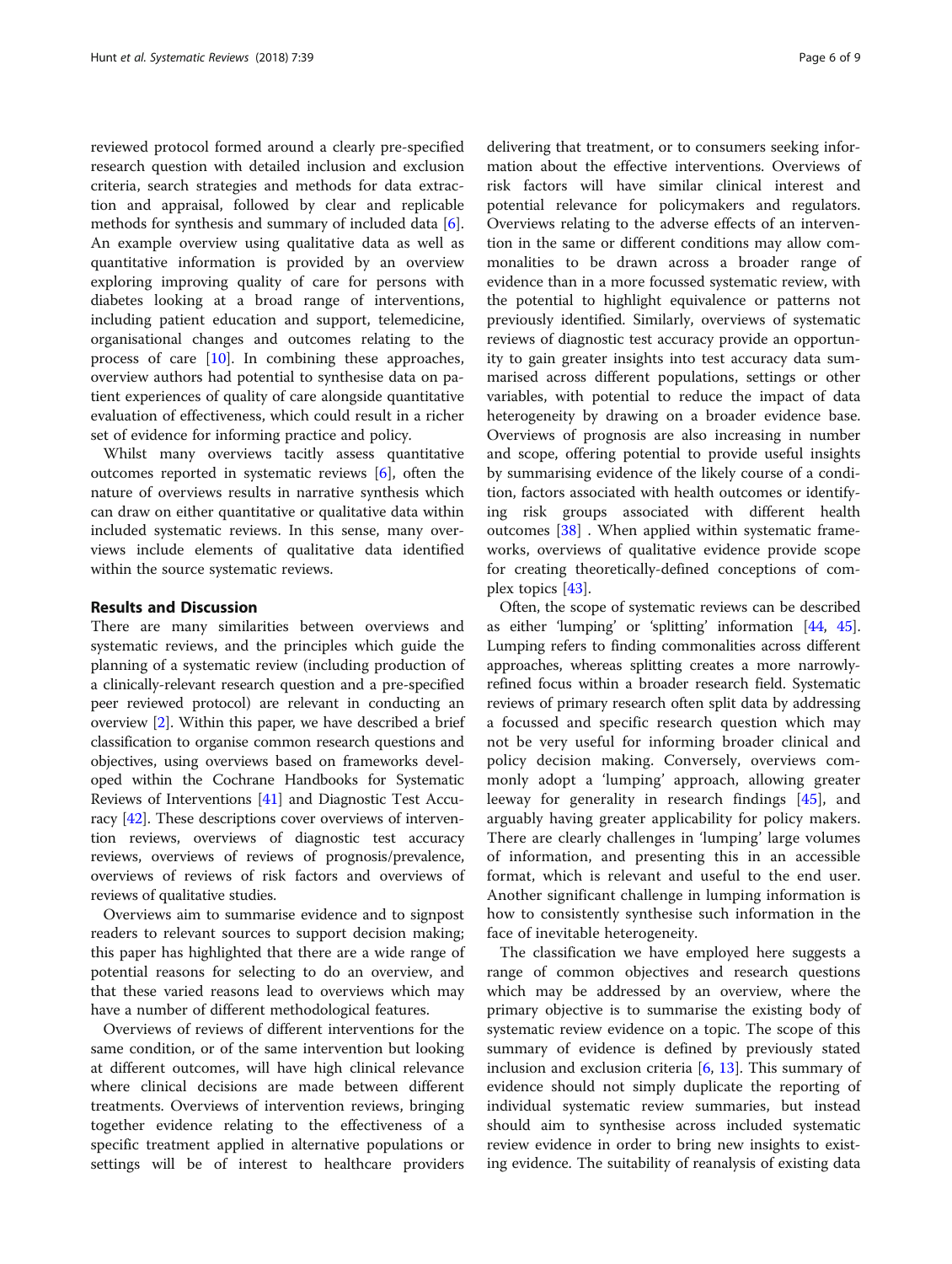within an overview is debated, and it has been argued that, where novel analyses are the aim, conducting a review of trials may be more appropriate than an overview of reviews [[14](#page-7-0)]. Methodological guidance on the reporting of systematic reviews using individual participant data has been published by the PRISMA-IPD Group [\[46](#page-8-0)] and may prove relevant to reporting within overviews which aim to incorporate novel analyses. It is clearly important for the stated overview research questions and objectives to specify any plans for data analysis, and for this to be planned with reference to the available methodological guidance, and with appropriate justification of the use of any overview of reviews, rather than a review of trials.

At its broadest sense, the common purpose of an overview is to provide an accessible summary of evidence, in order to support decision making by clinicians, policy makers and developers of clinical guidelines [\[2](#page-7-0)]. It is now widely accepted that in order to ensure relevance and impact of health research, key stakeholders (including but not restricted to people with a healthcare condition, their families, friends and caregivers, health professionals and decision makers) should be involved in the process [\[47,](#page-8-0) [48](#page-8-0)]. Central to the conduct of an overview are the people involved in its production. From formulating the question to conducting the overview and disseminating findings, the specific purpose of an overview may change depending on who is asking the research question and clearly stakeholders should be actively involved throughout the process. The involvement of key stakeholders, including patients and their families or carers, should occur at the earliest opportunity in order to ensure that the planned overview is relevant and meaningful to the potential end users of the overview.

## Conclusions

Overviews are a relatively new methodological approach and consequently a number of aspects of overview methodology remain uncertain. It is the responsibility of a research team to decide on their approach before conducting an overview; central to this is determining what type of overview is to be conducted. Clear decisions relating to the research questions and objectives to be addressed by the overview are a fundamental first step during the initial planning stages for an overview, and should be developed with the involvement of key stakeholders. Following best practice, these aspects should be covered within a published overview protocol as a mechanism for ensuring transparency and reducing opportunities for introduction of bias in the conduct of the overview. Our second paper [[5\]](#page-7-0) outlines a number of key methodological decisions which we consider important to address when planning an overview, and

which will be important to incorporate within an overview protocol.

Despite a need for improved guidance for the conduct of overviews [[2](#page-7-0)], there are a number of resources available which support the conduct of overviews  $[2, 6, 7, 13]$  $[2, 6, 7, 13]$  $[2, 6, 7, 13]$  $[2, 6, 7, 13]$  $[2, 6, 7, 13]$  $[2, 6, 7, 13]$  $[2, 6, 7, 13]$  $[2, 6, 7, 13]$  $[2, 6, 7, 13]$ , and updates to the relevant chapter of the Cochrane Handbook are currently in production [[7\]](#page-7-0). Further guidance on the less common types of overview (such as those addressing reviews of diagnostic tests accuracy and prognosis) and more challenging aspects of overview production, such as methods for narratively synthesising findings, dealing with missing data, poor reporting and dealing with complexity versus granularity [\[10\]](#page-7-0), would be a great benefit to those tackling overviews. In the absence of empirical evidence to support the selection and implementation of overview methods, we believe that the use of illustrated examples of real-life overviews will be helpful to authors planning new overviews, and to those seeking to establish evidence relating to optimal overview methods. This is therefore the focus of our second paper on this topic [[5](#page-7-0)].

#### Abbreviations

BMJ: British Medical Journal; HTA: Health Technology Assessment; PRISMA: Preferred Reporting Items for Systematic Reviews and Meta-Analyses [systematic review reporting guidelines]; PRISMA-IPD: Preferred Reporting Items for Systematic Reviews and Meta-Analyses – Individual Patient Data; PROSPERO: International Prospective Register of Systematic Reviews; RCTs: Randomised Controlled Trials

#### Acknowledgements

The views and opinion expressed herein are those of the authors and do not necessarily reflect those of the funding bodies.

#### Funding

Research conducted by Harriet Hunt referred to within this paper [\[38\]](#page-7-0) was supported as part of doctoral programme funding by the National Institute for Health Research (NIHR) Collaboration for Leadership in Applied Health Research and Care South West Peninsula (PenCLAHRC). The overview conducted by Pollock [[3](#page-7-0)] was supported by a project grant from the Chief Scientist Office of the Scottish Government. The overview conducted by McClurg [[5\]](#page-7-0) was supported by a project grant by the Physiotherapy Research Foundation.

Alex Pollock is employed by the Nursing, Midwifery and Allied Health Professions (NMAHP) Research Unit, which is supported by the Chief Scientist Office of the Scottish Government. Pauline Campbell is supported by the Chief Nurses Office of the Scottish Government. The overview conducted by Estcourt [[7](#page-7-0)] was supported by an NIHR Cochrane Programme Grant for the Safe and Appropriate Use of Blood Components.

The overview conducted by Brunton [[10](#page-7-0)] was commissioned by the Department of Health as part of an ongoing programme of work on health policy research synthesis.

#### Availability of data and materials

Not applicable.

#### Authors' contributions

HH and AP wrote the original draft, with PC, LE and GB contributing sections and comments on following drafts of the manuscript. HH wrote the final manuscript with contributions from AP, PC, LE and GB. All authors read and approved the final manuscript.

#### Authors' information

Not applicable.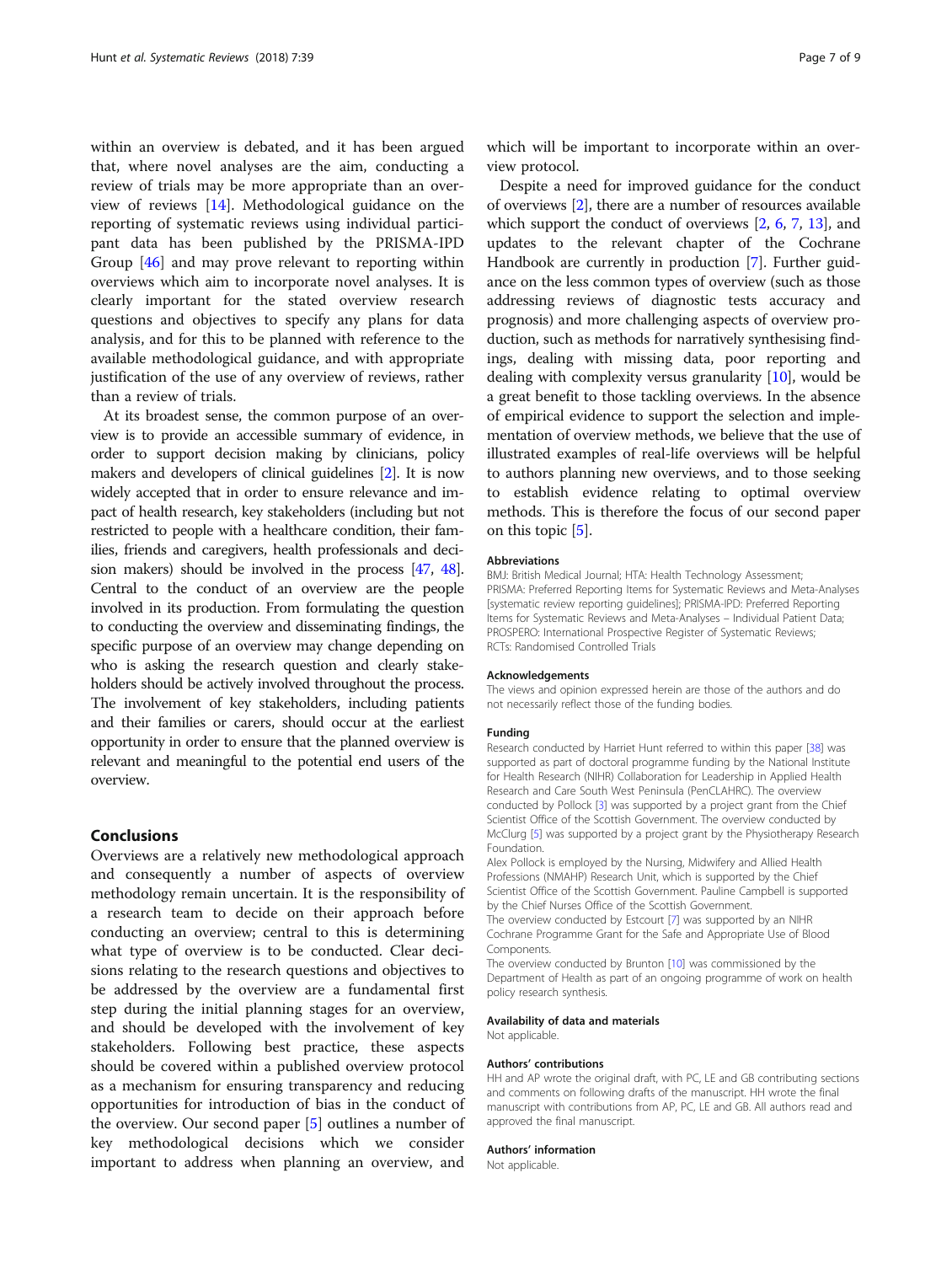#### <span id="page-7-0"></span>Ethics approval and consent to participate

As this work is an overview of existing systematic reviews and uses secondary anonymised data without access to individual identifiers, approval and consent to participate was not required.

#### Consent for publication

All authors have provided consent for publication.

#### Competing interests

The authors declare that they have no competing interests.

#### Publisher's Note

Springer Nature remains neutral with regard to jurisdictional claims in published maps and institutional affiliations.

#### Author details

<sup>1</sup> Exeter Test Group and PenCLAHRC, University of Exeter Medical School, St Luke's Campus, Exeter, Devon EX1 1TE, UK. <sup>2</sup>Nursing Midwifery and Allied Health Professions (NMAHP) Research Unit, Glasgow Caledonian University, Cowcaddens Road, Glasgow G4 0BA, UK. <sup>3</sup>Nursing Midwifery and Allied Health Professions (NMAHP) Research Unit, Glasgow Caledonian University, Cowcaddens Road, Glasgow G4 0BA, UK. <sup>4</sup>NHS Blood and Transplant, Oxford and Radcliffe Department of Medicine, University of Oxford, Level 2, John Radcliffe Hospital, Oxford OX3 9BQ, UK. <sup>5</sup>UCL Institute of Education, University College London, 20 Bedford Way, London WC1H 0AL, UK.

#### Received: 2 February 2017 Accepted: 9 February 2018 Published online: 01 March 2018

#### References

- Page MJ, Shamseer L, Altman DG, Tetzlaff J, Sampson M, Tricco AC, Catalá-López F, Li L, Reid EK, Sarkis-Onofre R, Epidemiology MD. reporting characteristics of systematic reviews of biomedical research: a cross-sectional study. PLoS medicine. 2016;13(5):e1002028.
- 2. Hartling L, et al. A descriptive analysis of overviews of reviews published between 2000 and 2011. PLoS One. 2012;7(11):e49667.
- 3. Smith V, Devane D, Begley CM, Clarke M. Methodology in conducting a systematic review of systematic reviews of healthcare interventions. BMC Medical Res. Methodology. 2011;11(1):15–21.
- 4. Lunny C, et al. Toward a comprehensive evidence map of overview of systematic review methods: paper 1—purpose, eligibility, search and data extraction. Systematic Reviews. 2017;6(1):231.
- 5. Pollock A, et al. Selecting and implementing overview methods: implications from five exemplar overviews. Systematic Reviews. 2017;6(1):145.
- 6. Aromataris E, et al. Summarizing systematic reviews: methodological development, conduct and reporting of an umbrella review approach. Int J Evidence-Based Healthcare. 2015;13(3):132–40.
- 7. Becker, L. and A. Oxman, Chapter 22: Overviews of reviews., in Cochrane Handbook for Systematic Reviews of Interventions Version 5.1.0 H. JPT and G. S, Editors. 2011, The Cochrane Collaboration.
- 8. Pieper D, Antoine SL, Morfeld JC, Mathes T, Eikermann M. Methodological approaches in conducting overviews: current state in HTA agencies. Res Synthesis Methods. 2014;5(3):187–99.
- 9. Lunny C, Brennan SE, McDonald S, McKenzie JE. Evidence map of studies evaluating methods for conducting, interpreting and reporting overviews of systematic reviews of interventions: rationale and design. Systematic reviews. 2016;5(1):4.
- 10. Worswick J, et al. Improving quality of care for persons with diabetes: an overview of systematic reviews—what does the evidence tell us? Systematic Reviews. 2013;2(1):26.
- 11. Caird J, et al. Mediating policy-relevant evidence at speed: are systematic reviews of systematic reviews a useful approach? Evidence Policy. 2015;11(1):81–97.
- 12. Whitlock EP, et al. Using existing systematic reviews in complex systematic reviews using existing systematic reviews in complex systematic reviews. Ann Intern Med. 2008;148(10):776–82.
- 13. Pollock M, et al. What guidance is available for researchers conducting overviews of reviews of healthcare interventions? A scoping review and qualitative metasummary. Systematic Reviews. 2016;5(1):190–205.
- 14. Hartling L, et al. Comparing multiple treatments: an introduction to overviews of reviews. In 23rd Cochrane Colloquium: Filtering the information overload for better decisions. Vienna: Wiley; 2015.
- 15. Ballard M, Montgomery P. Risk of bias in overviews of reviews: a scoping review of methodological guidance and four-item checklist. Res Synthesis Methods. 2017;8
- 16. Pieper D, Buechter R, Jerinic P, Eikermann M. Overviews of reviews often have limited rigor: a systematic review. J Clin Epidemiol. 2012;65(12):1267–73.
- 17. Thomson D, Foisy M, Oleszczuk M, Wingert A, Chisholm A, Hartling L. Overview of reviews in child health: evidence synthesis and the knowledge base for a specific population. Evidence-Based Child Health: A Cochrane Rev J. 2013;8(1):3–10.
- 18. Pollock A, et al. Cochrane overviews of reviews: exploring the methods and challenges. Birmingham: UK and Ireland Cochrane Symposium; 2016.
- 19. Hoving JL, et al. Work participation and arthritis: a systematic overview of challenges, adaptations and opportunities for interventions. Rheumatology. 2013;52(7):1254–64.
- 20. de Rezende LFM, et al. Sedentary behavior and health outcomes: an overview of systematic reviews. PLoS One. 2014;9(8):e105620.
- 21. McClurg D, et al. Conservative interventions for urinary incontinence in women: an overview of Cochrane systematic reviews. Cochrane Database Syst Rev. 2016;9
- 22. Pollock A, et al. Interventions for improving upper limb function after stroke. Cochrane Database Syst Rev. 2014;11
- 23. Brunton G, et al. Developing evidence-informed, employer-led workplace health. London: EPPI-Centre, Social Science Research Unit, UCL Institute of Education, University College London; 2016.
- 24. Harris J, et al. How stakeholder participation can contribute to systematic reviews of complex interventions. J Epidemiol Community Health. 2016; 70(2):207–14.
- 25. Estcourt LJ, et al. Red blood cell transfusion to treat or prevent complications in sickle cell disease: an overview of Cochrane reviews. Cochrane Database of Syst Rev. 2016;2
- 26. Cates CJ, Oleszczuk M, Stovold E, Wieland LS. Safety of regular formoterol or salmeterol in children with asthma: an overview of Cochrane reviews. Cochrane Database Syst Rev. 2012;(10):CD010005. [https://doi.org/10.1002/](https://doi.org/10.1002/14651858.CD010005.pub) [14651858.CD010005.pub.](https://doi.org/10.1002/14651858.CD010005.pub)
- 27. Castle W, et al. Serevent nationwide surveillance study: comparison of salmeterol with salbutamol in asthmatic patients who require regular bronchodilator treatment. BMJ. 1993;306(6884):1034–7.
- 28. Nelson HS, et al. The salmeterol multicenter asthma research trial: a comparison of usual pharmacotherapy for asthma or usual pharmacotherapy plus salmeterol. CHEST J. 2006;129(1):15–26.
- 29. Gillespie DC, Bowen A, Chung CS, Cockburn J, Knapp P, Pollock A. Rehabilitation for post-stroke cognitive impairment: an overview of recommendations arising from systematic reviews of current evidence. Clin Rehabil. 2015;29(2):120–8.
- 30. Zorzela L, Loke YK, Ioannidis JP, Golder S, Santaguida P, Altman DG, Moher D, Vohra S. PRISMA harms checklist: improving harms reporting in systematic reviews. BMJ. 2016;352:i157.
- 31. Frieden TR. Evidence for health decision making—beyond randomized, controlled trials. N Engl J Med. 2017;377(5):465–75.
- 32. Berlin JA, Glasser SC, Ellenberg SS. Adverse event detection in drug development: recommendations and obligations beyond phase 3. Am J Public Health. 2008;98(8):1366–71.
- 33. Loke YK, et al. Systematic reviews of adverse effects: framework for a structured approach. BMC Med Res Methodol. 2007;7:32.
- Posadzki P, Watson LK, Ernst E. Adverse effects of herbal medicines: an overview of systematic reviews. Clin Med (Lond). 2013;13(1):7–12.
- 35. Bossuyt P, et al., Chapter 11: Interpreting results and drawing conclusions. In:, in Cochrane Handbook for Systematic Reviews of Diagnostic Test Accuracy Deeks JJ, Bossuyt PM, and Gatsonis C, Editors. 2013, The Cochrane Collaboration.
- 36. Mocellin S, Pasquali S. Diagnostic accuracy of endoscopic ultrasonography (EUS) for the preoperative locoregional staging of primary gastric cancer. Cochrane Database Syst Rev. 2015;2
- 37. Hunt, H., E. Kuzma, and H. C, A review of existing systematic reviews summarising the accuracy of brief cognitive assessments for identifying dementia, particularly for use in primary care. Protocol., in PROSPERO 2016: PROSPERO online.
- 38. Williams, K. and C. Moons. An Introduction to Systematic Reviews of Prognosis. [Powerpoint presentation] 2012; Available from: [https://www.](https://www.google.co.uk/url?sa=t&rct=j&q=&esrc=s&source=web&cd=1&cad=rja&uact=8&ved=0ahUKEwixm4Pz-6fZAhWQZlAKHbntBR8QFggxMAA&url=http%3A%2F%2Fmethods.cochrane.org%2Fsites%2Fmethods.cochrane.org.prognosis%2Ffiles%2Fpublic%2Fuploads%2FAuckland%2520presentation_p) [google.co.uk/url?sa=t&rct=j&q=&esrc=s&source=web&cd=1&cad=rja&uact=](https://www.google.co.uk/url?sa=t&rct=j&q=&esrc=s&source=web&cd=1&cad=rja&uact=8&ved=0ahUKEwixm4Pz-6fZAhWQZlAKHbntBR8QFggxMAA&url=http%3A%2F%2Fmethods.cochrane.org%2Fsites%2Fmethods.cochrane.org.prognosis%2Ffiles%2Fpublic%2Fuploads%2FAuckland%2520presentation_p) [8&ved=0ahUKEwixm4Pz-6fZAhWQZlAKHbntBR8QFggxMAA&url=](https://www.google.co.uk/url?sa=t&rct=j&q=&esrc=s&source=web&cd=1&cad=rja&uact=8&ved=0ahUKEwixm4Pz-6fZAhWQZlAKHbntBR8QFggxMAA&url=http%3A%2F%2Fmethods.cochrane.org%2Fsites%2Fmethods.cochrane.org.prognosis%2Ffiles%2Fpublic%2Fuploads%2FAuckland%2520presentation_p) [http%3A%2F%2Fmethods.cochrane.org%2Fsites%2Fmethods.cochrane.org.](https://www.google.co.uk/url?sa=t&rct=j&q=&esrc=s&source=web&cd=1&cad=rja&uact=8&ved=0ahUKEwixm4Pz-6fZAhWQZlAKHbntBR8QFggxMAA&url=http%3A%2F%2Fmethods.cochrane.org%2Fsites%2Fmethods.cochrane.org.prognosis%2Ffiles%2Fpublic%2Fuploads%2FAuckland%2520presentation_p) [prognosis%2Ffiles%2Fpublic%2Fuploads%2FAuckland%2520presentation\\_p](https://www.google.co.uk/url?sa=t&rct=j&q=&esrc=s&source=web&cd=1&cad=rja&uact=8&ved=0ahUKEwixm4Pz-6fZAhWQZlAKHbntBR8QFggxMAA&url=http%3A%2F%2Fmethods.cochrane.org%2Fsites%2Fmethods.cochrane.org.prognosis%2Ffiles%2Fpublic%2Fuploads%2FAuckland%2520presentation_p). Accessed 15 Feb 2018.